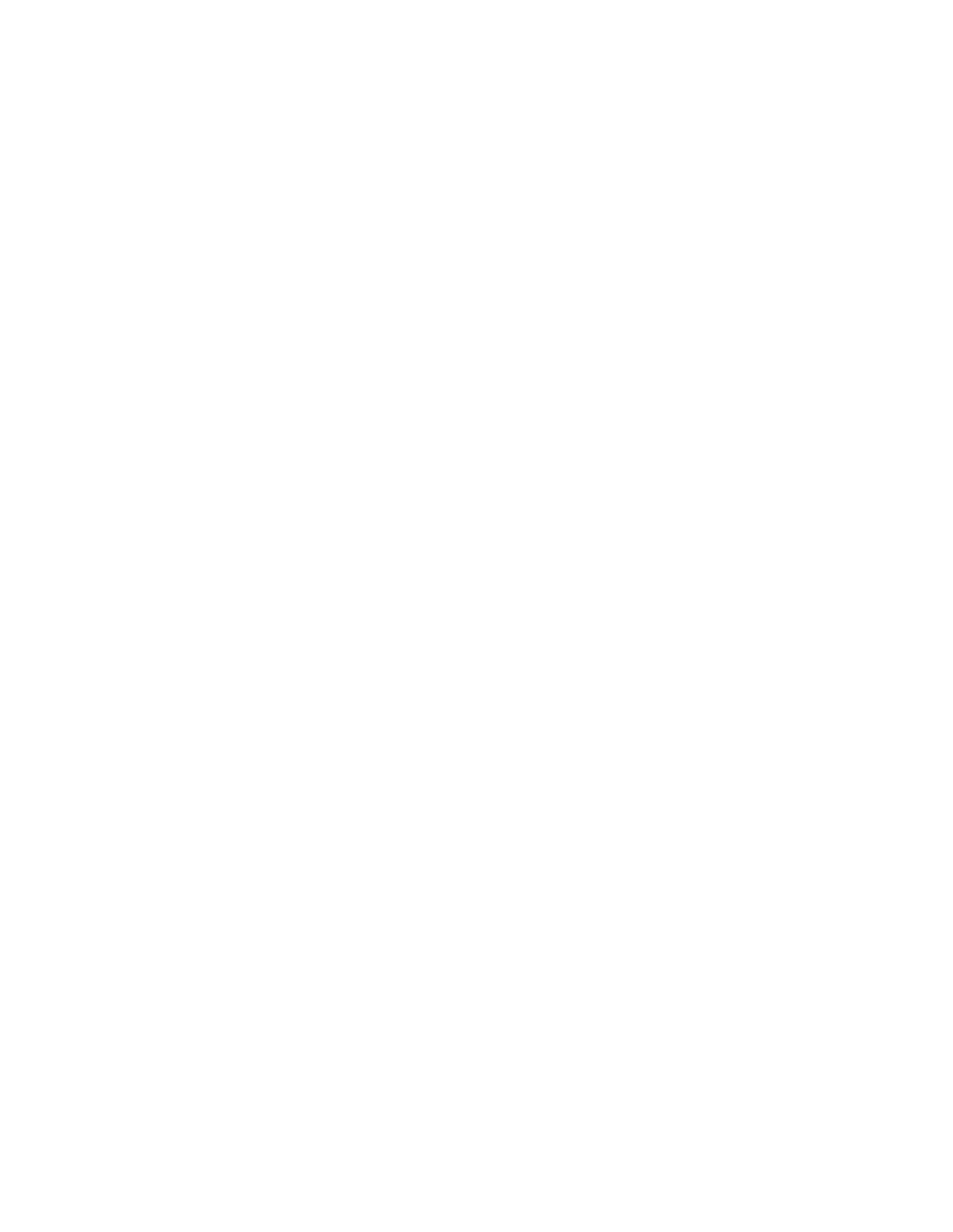# UPDATE

First published in WasteAdvantage Magazine, the original White Paper has been updated to reflect those significant changes and cost increases of both operational and financial models.

The following White Paper compares the four [4] primary models being most widely implemented industry wide by both private haulers and municipalities.

We suggest you read the paper and use the information and tables within to compare each model to your current strategy.

In the aftermath of the pandemic, many factors need to be reconsidered when operating in the residential and commercial solid waste recycling industry.

The cost of trucks, dumpsters, fuel, steel, maintenance, insurance, labor, personnel, and the lack thereof have all gone up substantially since the onset of the pandemic.

Challenging as it is to adapt, innovations in route management optimization and breakthroughs in technology now lead the way toward lowering the cost of operations and generating higher bottom-line profits.

Amidst the breakthroughs, some things have remained the same as hard as the industry has tried to adapt. Even with the total Front-end load conversion process in high gear for many of the largest and some mid-sized private haulers and municipalities, the Rear-load dumpster remains and will always be with us.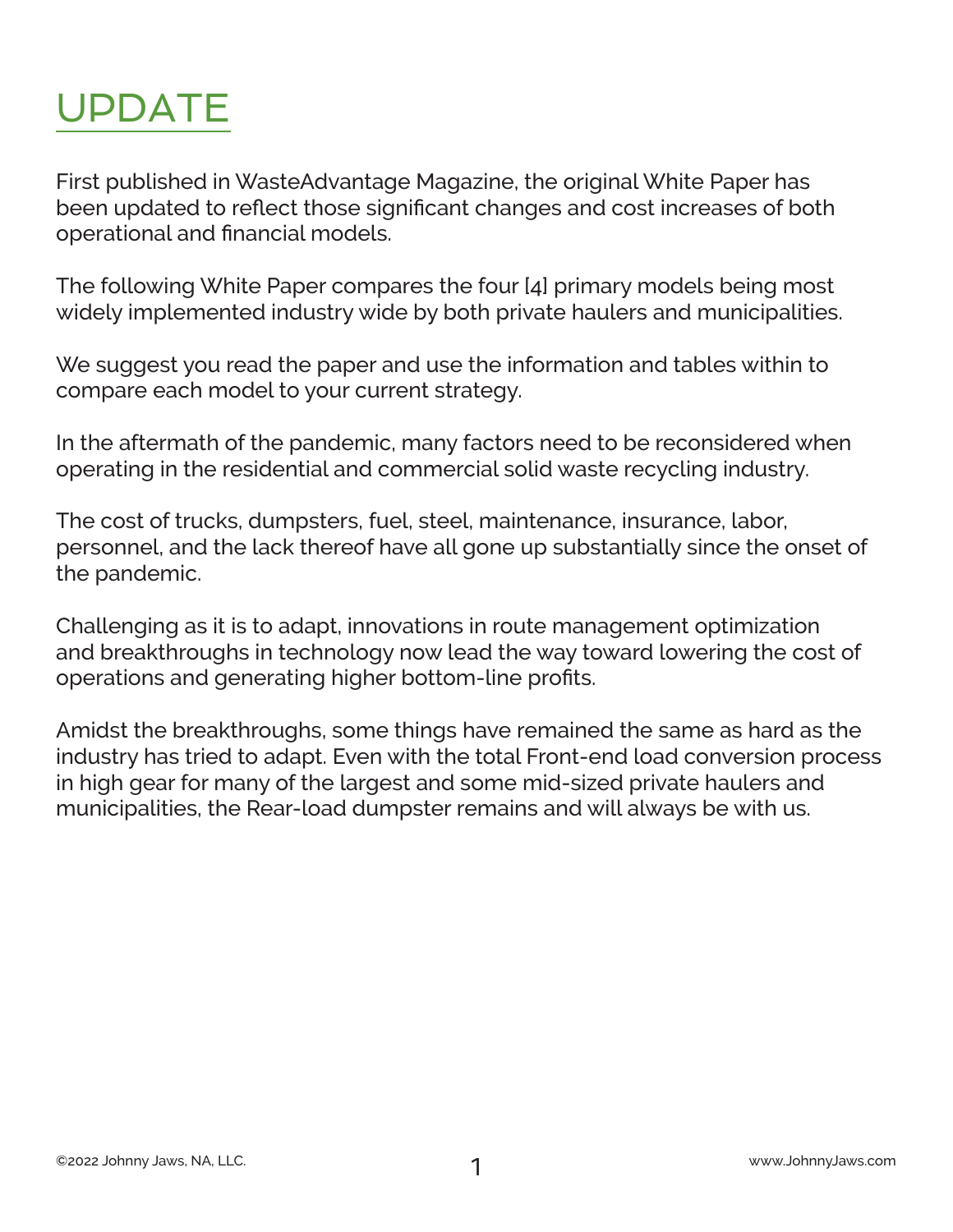# INTRODUCTION

Let's look at a little history on the subject. When the front-load truck and container was first introduced in the 1950s, haulers for the first time now had choices. Some stayed the course with all Rear-load. Some began to make the costly yet productive conversion over to the new Front-load model. While most began to implement a hybrid-dual route model selectively... rear-load trucks continuing to service their rear-load dumpsters and the new front-load trucks now servicing the new front-load containers.

Over the past 70 years, progressively more and more haulers and municipalities have bitten the financial bullet and sold or scrapped their rear-load cans and trucks in favor of the safer, faster, more productive, and more financially viable total front-load model. Yet RL dumpsters did not and have not gone away.



It's only been over the last 5 years that the use of front-load trucks to service the all rear-load dumpster and mixed RF / FL routes has taken off. This has been made possible by the costly introduction of welding [side] fork-pockets on existing RL dumpsters... or by the new, alternative method of installing an aftermarket pair of Johnny Jaws on a front-load truck.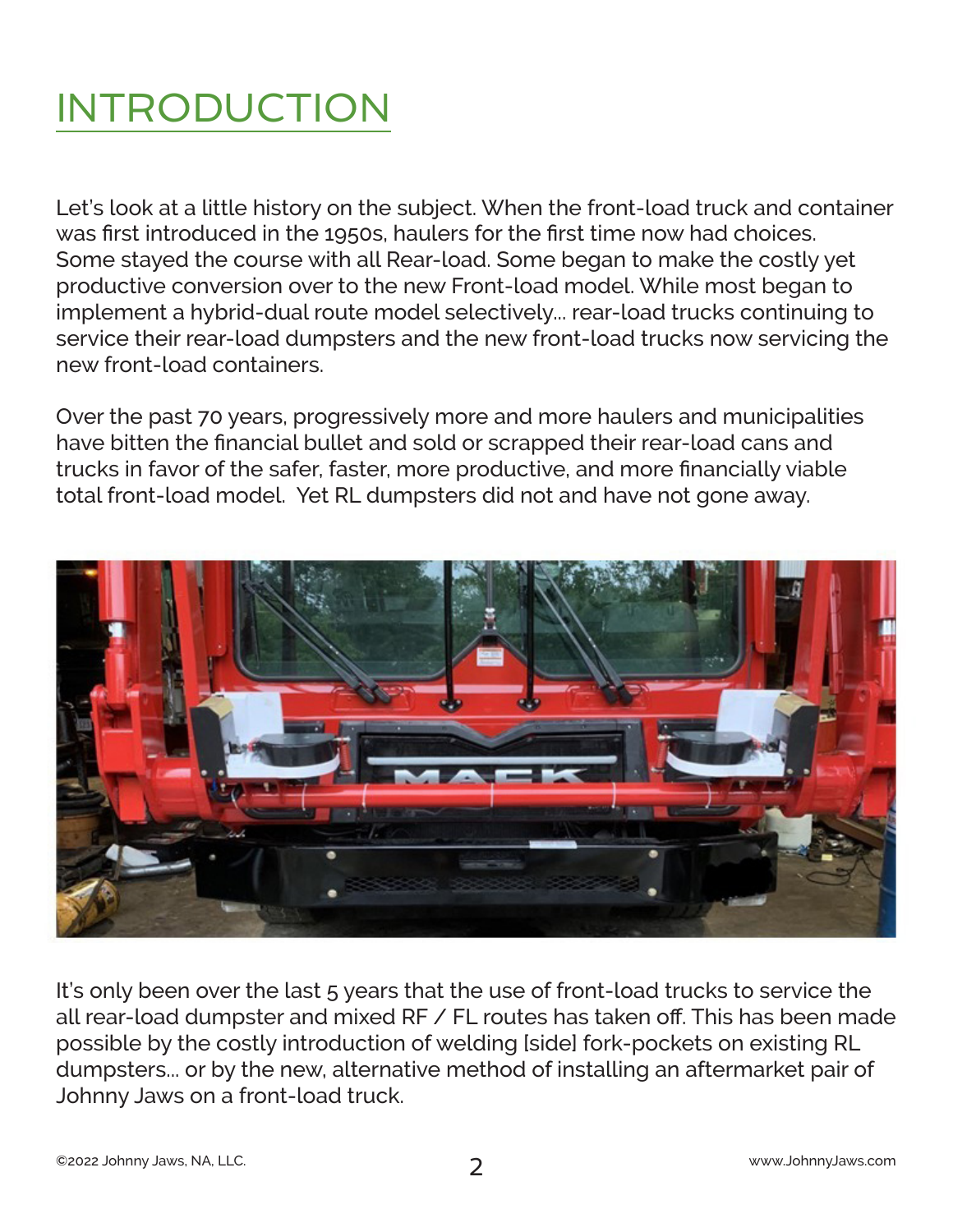# YOUR CURRENT MODEL

Let's do the cost analysis using your current model and carry those constants out as we do all the comparisons.

Let's assume the following. Or substitute your own assumptions as you see fit making sure you are comparing apples to apples / model to model:

### **Assumptions:**

- Ownership or purchase of one [1] front-load truck and or one [1] rear-load truck.
- Servicing two hunderd [200] one [1] through four [4] yard containers per route. (For all models we are using a [3] three yard size container average).
- Assuming a single [1] operator crew.
- **• Daily Cost** on average of all other single route operational and support personnel. (Driver salary, office and maintenance personnel, equipment, etc.)

| <b>STATUS QUO MODEL ASSUMPTIONS PER TRUCK</b> |            |                |  |
|-----------------------------------------------|------------|----------------|--|
| <b>Daily Cost</b>                             | \$1,200    | \$1,200        |  |
| One [1] Day                                   | $\times$ 1 | \$1,200        |  |
| <b>Other Costs</b>                            | $X [$ \$]  | $\sqrt{3}$ [?] |  |
| <b>Total Costs</b>                            |            | \$1,200        |  |
| <b>Trucks</b>                                 | $X \{?\}$  | $$^{[2]}$      |  |

Whatever your daily costs, you know the numbers and all the factors that relate to your current or any model you have been considering. We recommend you insert your current numbers and footnote operational assumptions that are important to you here.

Then read the remaining three [3] options and apply your specific information consistently across each of the models as you go. Once you have finished this process the picture will become clear which routing system is most cost effective and productive for your organization.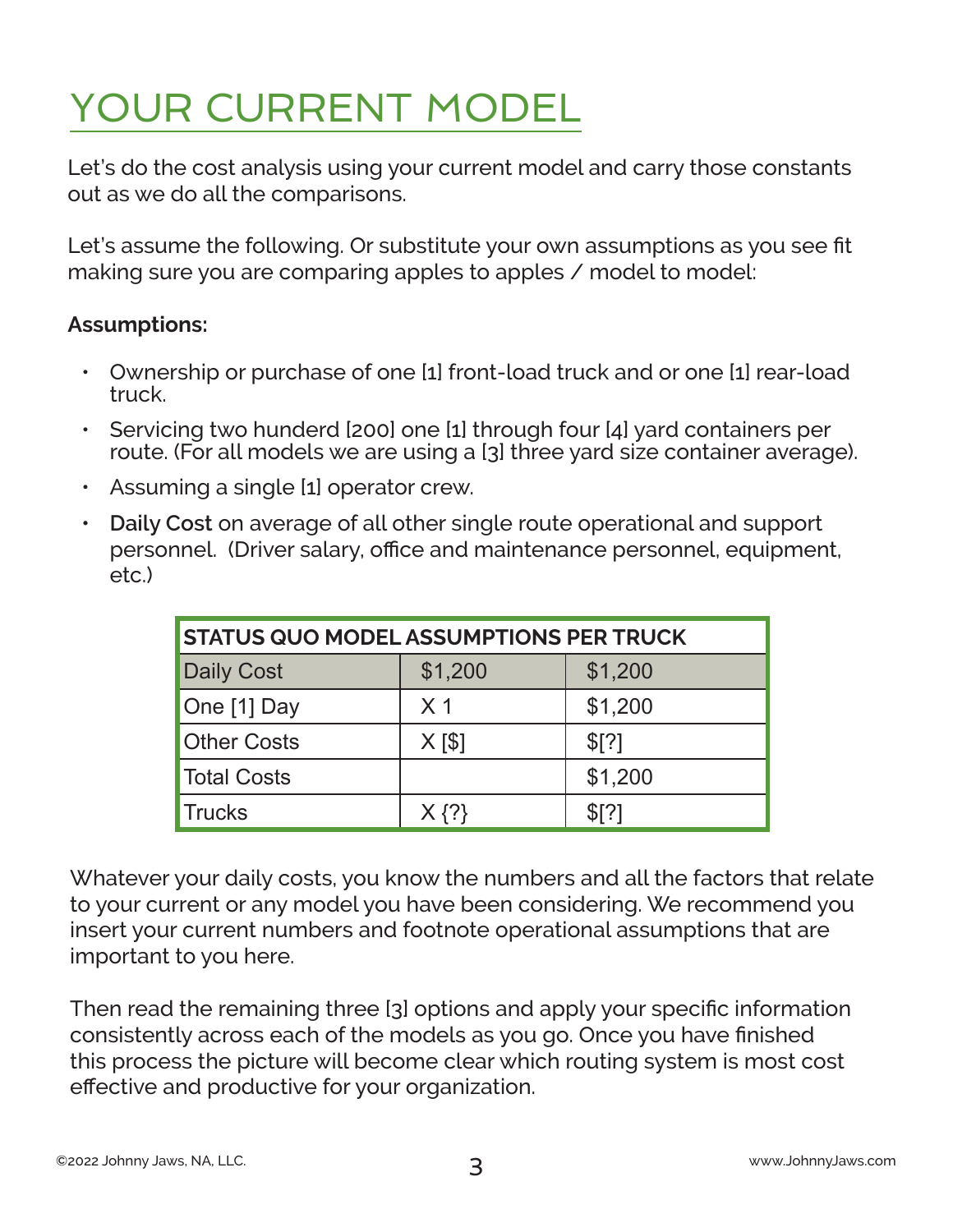Let's take a closer look at the first of three [3] of today's front-load / rear-load conversion models. Then we will compare them with the safer - smarter - more productive Johnny Jaws™ innovation.

# **Maintaining the Status Quo:**

- **A. The traditional all RL truck/container routing model.**
- **B. The RL/FL two [2] truck/container routing model.**

If your status quo is the traditional all RL Truck / container model or the RL  $\angle$  FL two [2] truck  $\angle$ container system, your route service productivity will remain fixed while your route service costs continue to escalate.

Route productivity is a function of the speed at which your driver or crew can service the average can. Over the last 50 years a productive driver/crew has been able to service one [1] container every four [4] to seven [7] minutes on average.

Standing the test of time, the only consistent way to improve productivity is to increase the average speed of service. And the only proven way to improve on speed, and thus productivity, is to replace your RL trucks with FL trucks that can service the same

cans in under :60 seconds on average from literally day one.

Do your own math and calculate the savings in productivity and labor across the board if you were to make this change alone.

The cost of making this change depends on which of the two [2] methods you use now in existence to enable your FL truck to service your RL cans:

- A. Weld fork-pockets on all your dumpsters.
- B. Install a pair of Johnny Jaws on your truck and leave your cans exactly as they are right now.

No matter which method you choose to achieve this massive increase in speed and productivity, it dramatically offsets the costs of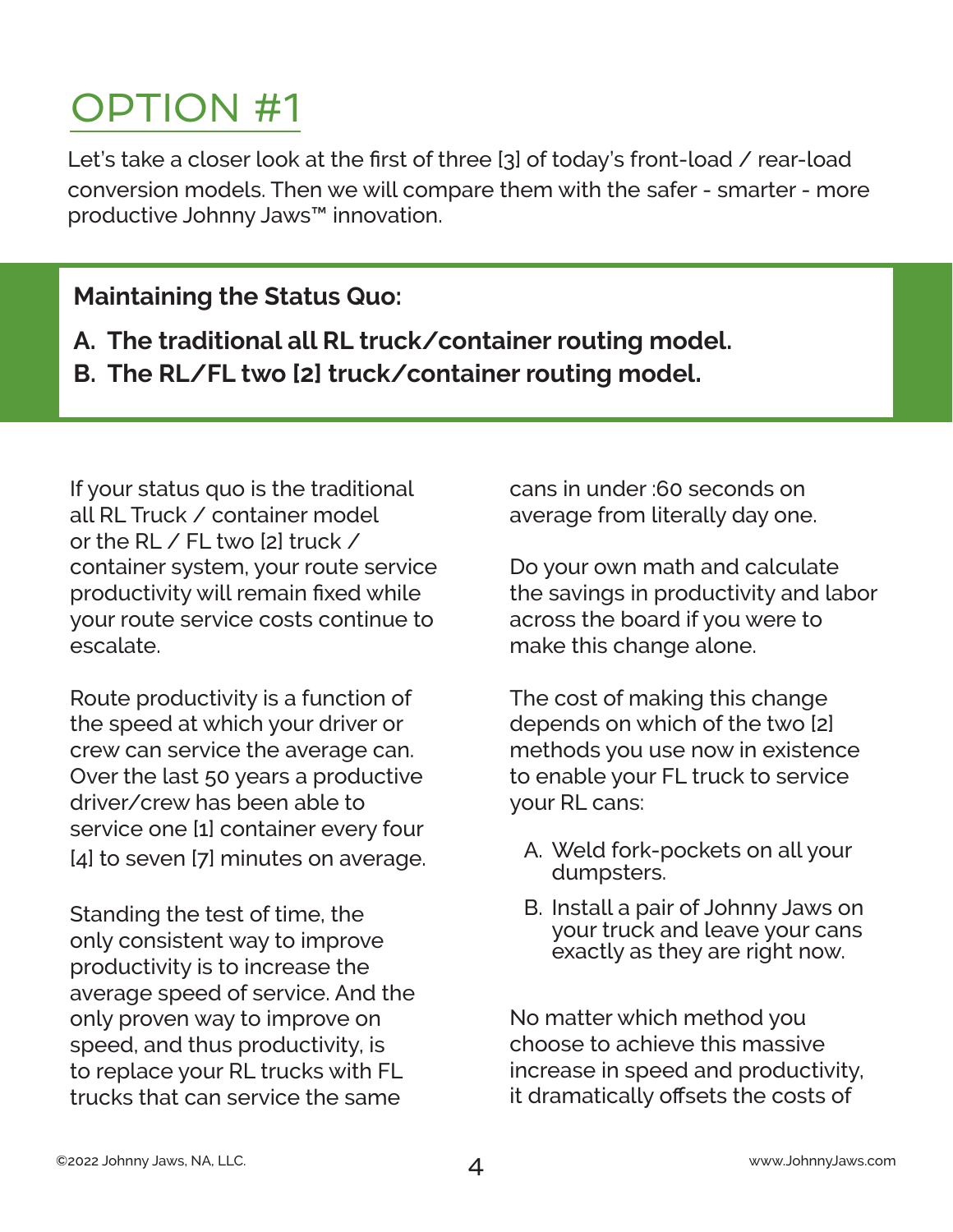conversion over any other approach including going fully front-load… or worse just maintaining your status quo.

There is no way around it, the key to maximizing productivity and bottom-line profits can only be achieved by replacing your RL trucks with FL trucks that are equipped to service both your rearload and front-load cans.



When making your comparisons, take into consideration the initial and long-term costly investment in new or used FL trucks, FL and RL dumpsters, if any, and the natural resistance to change by RL owners, operators, crews, and customers alike.

The only constant cost of making the switch, no matter the model, is the cost of buying a new or used front-load truck. Every viable model must use front-load trucks making the cost of the new or used truck(s) a constant in your equation.

To make a fair comparison of all four [4] operating models you need to factor all the costs related to your current day-to-day route operation. These factors may include the:

- Number of and revenue generated from, existing routes both FL and RL?
- Number and cost of trucks both FL and RL servicing existing routes?
- Cost of fuel per route, day, month, year?
- Number and cost of dumpsters both FL and RL?
- Cost of daily and longterm route operation and maintenance<sup>2</sup>
- Cost of operators, crew, maintenance, and other personnel?
- Insurance costs?
- All other pertinent costs?

Only you know your model and the costs of operations. So, you must apply your own math as we make the comparisons.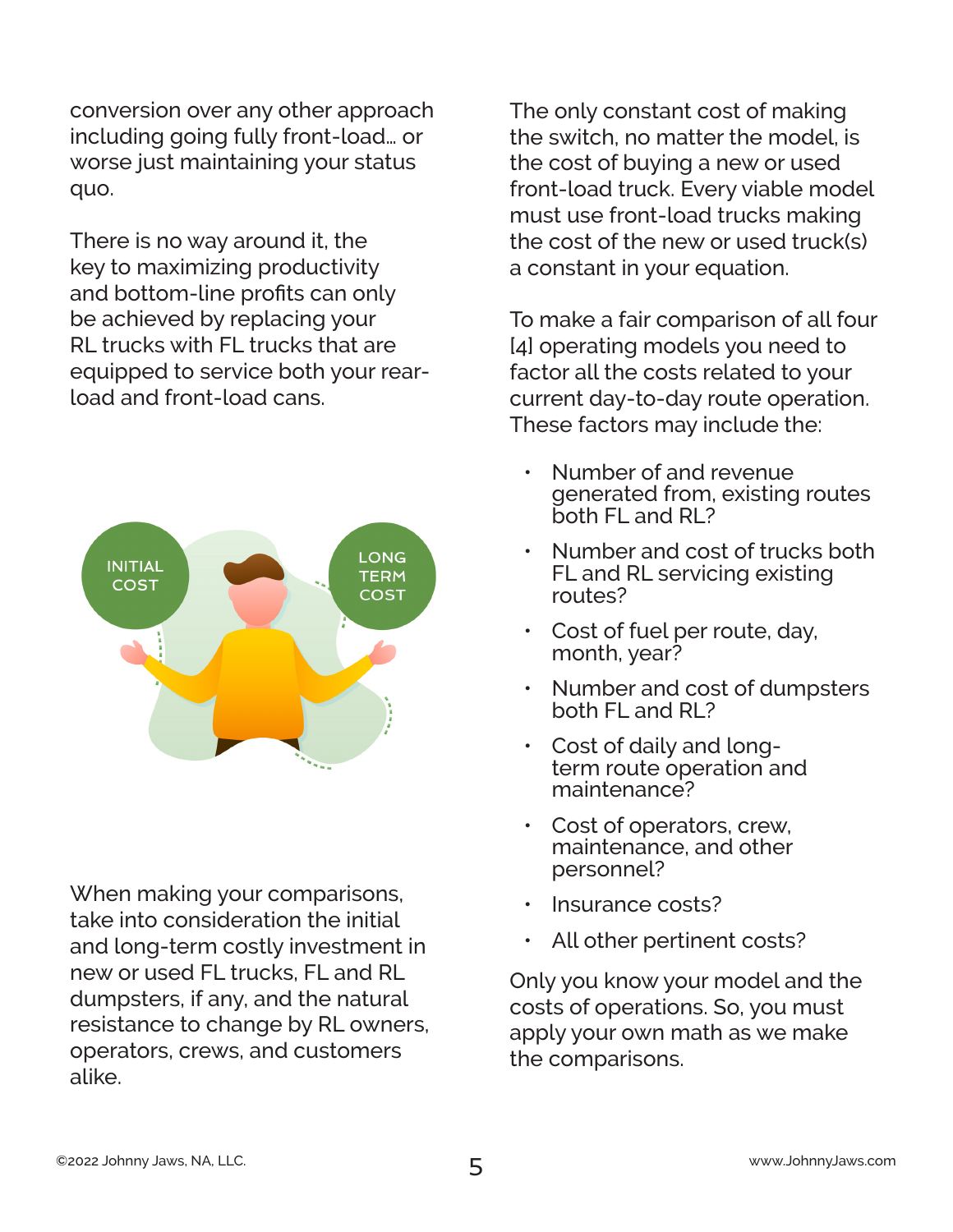In recent years more and more companies have indeed bitten the bullet and converted over to the total front-load model when operationally and financially practical.

# **Total Conversion to Front-Load Model:**

Costs, challenges, and new technology aside... this has been the smart move, even with consideration to the initial and escalating conversion expenses:

- The replacement of existing RL with a new FL truck at an average cost of \$350,000 to \$450,000 per truck which, due to the pandemic, are now in scarce availability.
- The cost of front-load replacement dumpsters, which have doubled or even tripled in price, again due to the pandemic, are now averaging \$310 per yard / per container.
- Note: depending on your location, a four [4] yard container out west is almost the same price as an eight [8] yard container in other areas of the country.
- The shipping cost of each container-load to the yard is now on average \$1,500 per 25 can load. Plus, the lettering and transportation and logistics cost of each new container from the yard to their location on the route.
- The revenue generated from the disposal, or from the unlikely sale, of the used rear-load cans, even if one has a geographically viable buyer, is modest at best when one realizes that revenue is negligible in comparison to the cost of the new or used FL trucks and containers.

For this model, let's consider the equipment costs alone for a typical total FL conversion assuming the purchase of only one [1] front-load truck and two hundred [200] three [3] yard front-load cans to service only one [1] route for one [1] day.





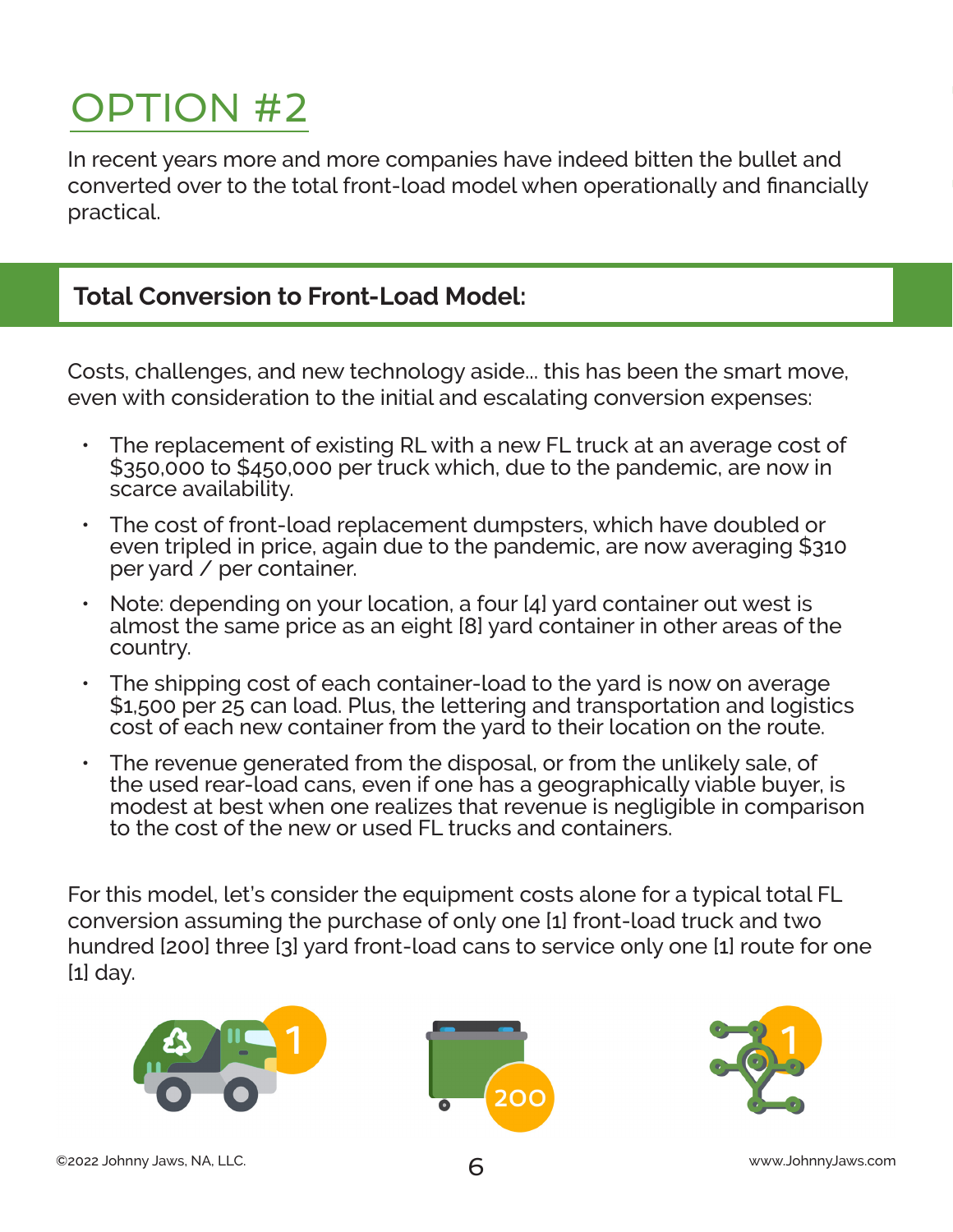**Let's do the math assuming the same conditions as in the status quo and add those necessary to make the conversion.**

#### **Assumptions:**

- Ownership or purchase of one [1] front-load truck.
- Servicing two hundred [200] three [3] yard containers per route.
- One [1] single operator crew.
- Seven [7] trailer loads of three [3] yard containers to your yard.
- Costs for prep and switching out containers.
- Daily Cost on average of all other single route operational and support personnel (Driver salary, office and maintenance personnel, equipment, etc.).

| [1] NEW FL TRUCK       | @\$325,000/ea. | \$325,000 |
|------------------------|----------------|-----------|
| [200] FL CANS          | @\$930.00/ea.  | \$186,000 |
| <b>CAN DELIVERY</b>    | @\$1,500 x 7   | \$10,500  |
| <b>CAN SWITCH</b>      | @\$15.00 x 200 | \$3,000   |
| <b>TOTAL PER ROUTE</b> | $X \$ ?\}      | \$199,500 |

Over the long haul this option without question looked to be the most compelling model until recently, even when one considers the net investment in and cost of:

- Cost of a new or used FL truck(s) is a constant - [\$325,000 to \$425,000 \$],
- FL dumpsters,
- Related equipment,
- Logistics challenges
- RL dumpster disposal,
- New can placement time,
- Operator and crew resistance to change,
- Operator and maintenance personnel training,
- Push-back from customers who are used to their smaller, lower profile, and easier to access rear-load 2 and 4-yard containers

### **Now do your own math here noting the financial and operational differences both short and long term from that of your status quo model.**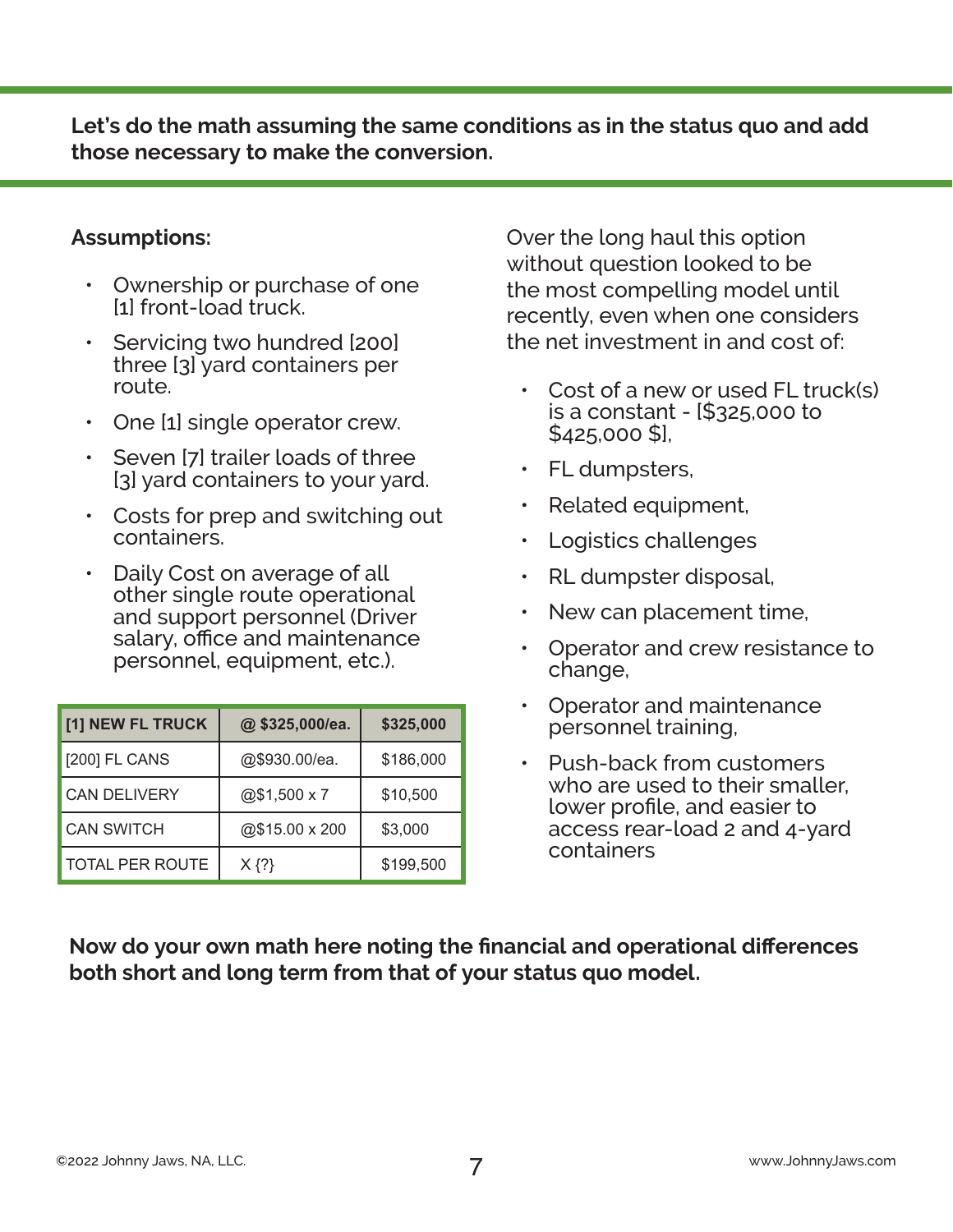Although this model has proven to be highly impractical, time consuming, and dangerous to crews and customers over time, there are those who continue to adopt this model due to the perceived low cost of conversion against that of a total front-load conversion model.

### **The Case for Retrofitting RL Dumpster with Fork Pockets:**

There are significant hidden costs associated with this conversion, the logistics and implementation thereof.

In addition, due to the pandemic, the cost of steel, fuel, insurance, social distancing, labor, operators, crews, and mechanics continues to escalate as well.

Add to these real costs, each container must be first emptied, taken out of service, transported to a welder, and prepared for the retrofitting and welding itself. After welding is completed and downtime calculated, each converted container must be transported back to its original location.

If one chooses instead to do the conversions on-site, the cost may be even higher than transporting the cans to the welder, when accounting for the welder's drive time from location to location. In addition to the welder, a truck and crew must accompany him to empty each can prior to the welding being completed on site.

A bargain price for a fork pocket pre-pandemic was \$65 for two [2] pockets. Now one [1] fork pocket is more than \$90 dollars or \$180 for two [2] without cost of installation.

It is also safe to assume the cost to install fork pockets at a welder location is closer now to \$100 with labor costs on the rise. Do not also forget to add the cost of moving and transitioning the containers during the modification process.

A conservative cost estimate for such a conversion is now more than \$280 per two [2] yd. dumpster. Conversions of this type are limited to one [1] to two [2] yd dumpsters only.

Also note that when a rear- load container is "pocketed" the trunnion ends are to be removed, thus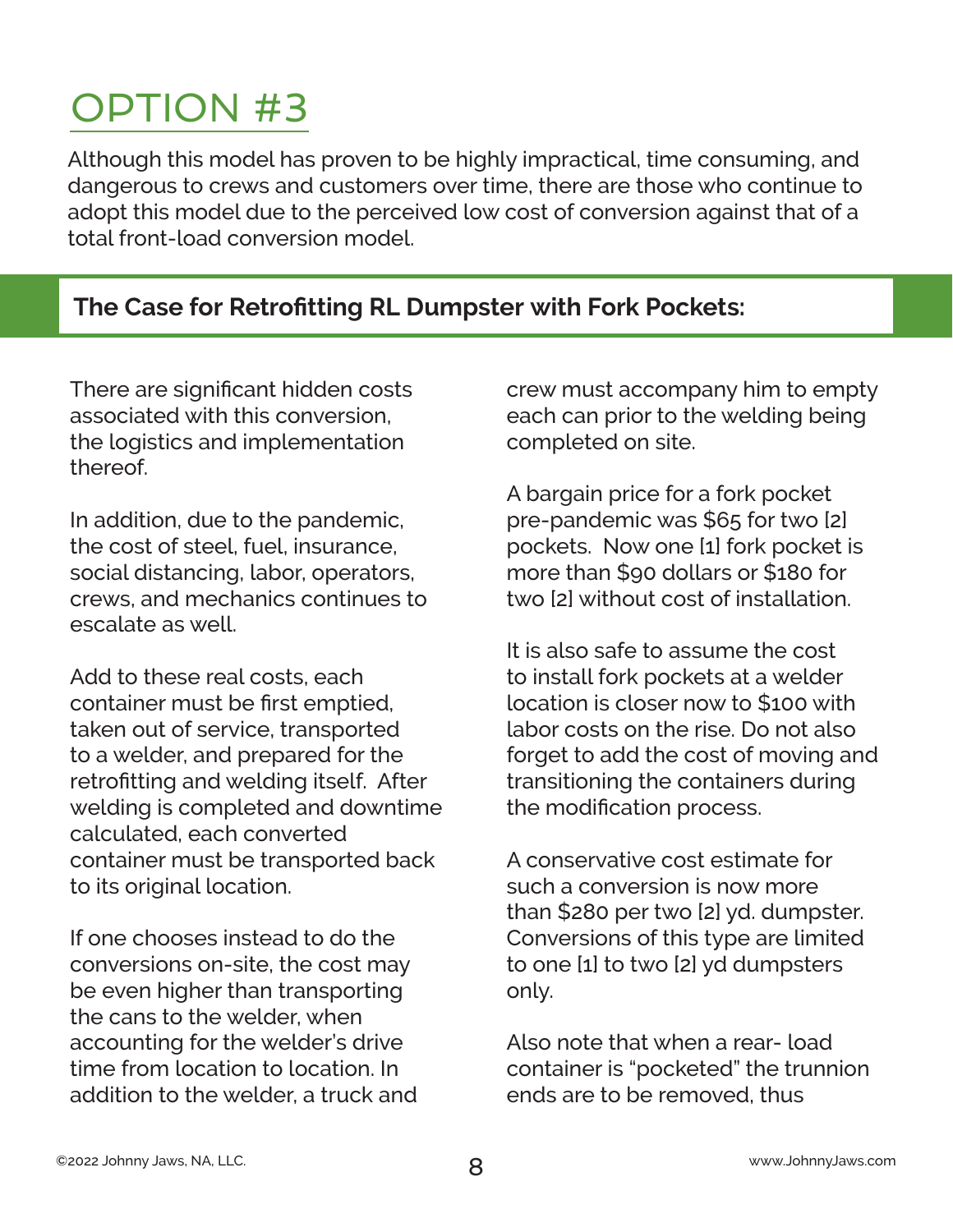making it impossible to service the can with a rear- loader ever again. This poses an issue if your only front- loader is down.

Also note that containers larger than two [2] cubic yards still have to be replaced, thus making this model unviable financially, nor is it safe, nor is it a practical long-term conversion model.

In addition, the failure rate of used and new fork-pockets containers due to the age and condition of the dumpsters on which they are installed is high. This model is not viable financially, nor is it safe, nor is it a practical long-term conversion model

### **Let's do the math assuming the same conditions**

#### **Assumptions:**

- Ownership or purchase of one [1] Front-Load truck.
- Servicing two hundred [200] three [3] yard containers per route.
- One [1] single operator crew.
- Seven [7] trailer loads of three [3] yard containers to your yard.
- Costs for prep and switching out containers.
- Daily Cost on average of all other single route operational and support personnel (Driver salary, office and maintenance personnel, equipment, etc.).

| <b>POCKETS</b>   | \$180.00 | 200 X | \$36,000 |
|------------------|----------|-------|----------|
| <b>WELDER</b>    | \$100.00 | 200 X | \$20,000 |
| <b>TRANSPORT</b> | \$15.00  | 200 X | \$3,000  |
| <b>PAINT</b>     | \$5.00   | 200 X | \$1,000  |
| <b>DECALS</b>    | \$5.00   | 200 X | \$1,000  |
| <b>LABOR</b>     | \$15.00  | 200 X | \$3,000  |
| <b>TOTAL</b>     | \$320.00 | 200 X | \$64,000 |

A look at the numbers using examples of modifying two hundred [200] three [3] yard rear-load containers:

**Now do your own math.**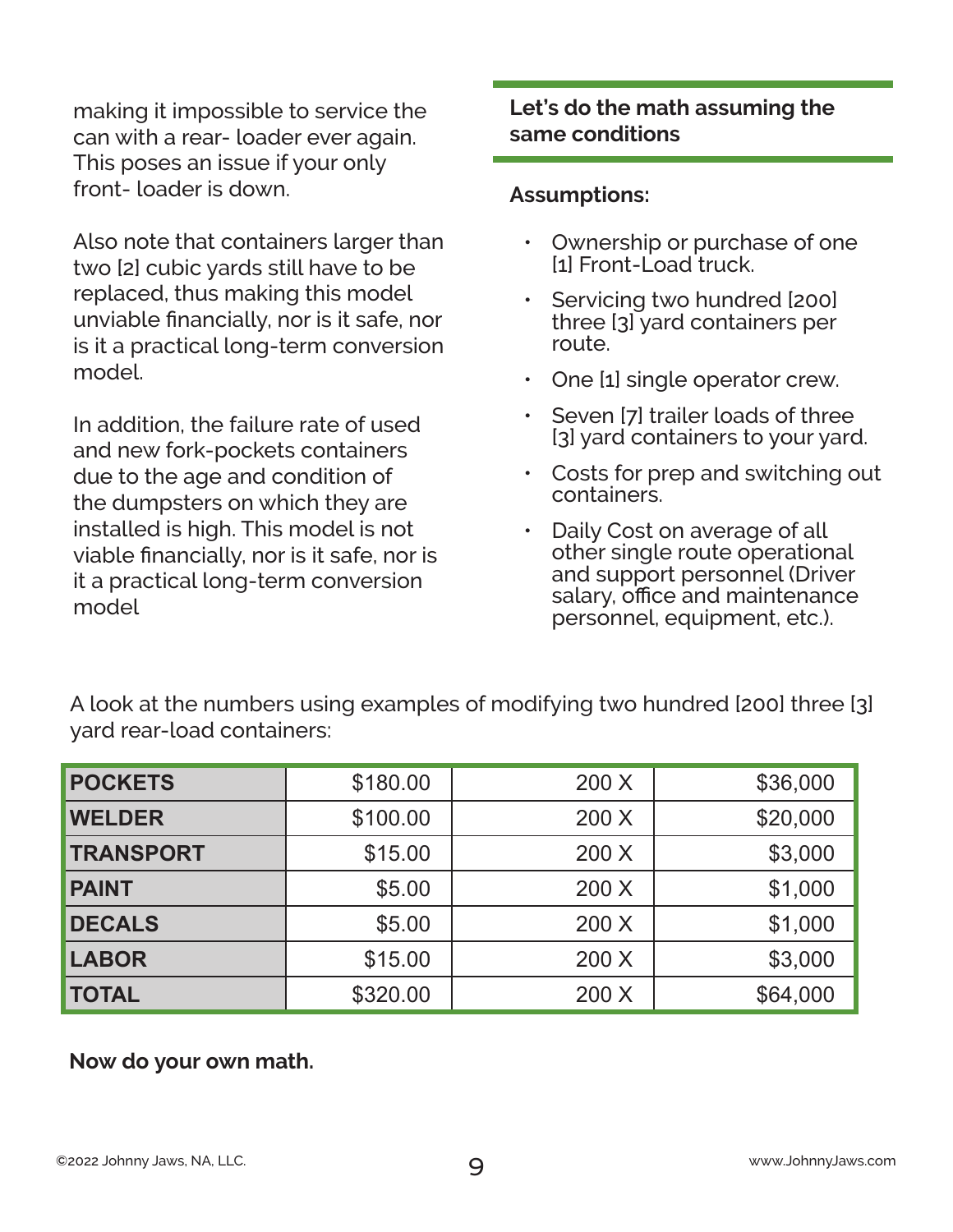This leads us to the last model, the complete transistion/conversion to a total front-load operation routing model utilizing the addition of a pair of Johnny Jaws.

# **The Case for the Installation of Johnny Jaws:**

What the industry had hoped for since the introduction of the FL container, today is a reality. Proven in the field for over 5 years… Johnny Jaws enables any front-load truck to service:

- Any industry standard FL load dumpster,
- Any RL dumpster up to four [4] yards in capacity,
- Both any FL and RL container on the same route,
- With one [1] driver who may remain in the cab…
- With no crew...
- With no one needed behind the truck…
- In greater safety...
- At an increase of four [4] to seven [7] times the speed of a RL truck,
- Minus all the costs and inconvenience of every other conversion model.

Johnny Jaws technology utilizes a two Jaw-type mechanism to service a rear-load can as if it were a frontload can. That is all there is to it.

Other than the two jaws, nothing else needs to be added or modified on the truck for Johnny Jaws to be operated from inside the truck cab via the addition of two [2] small toggle switches.

Johnny Jaws is powered by the truck's own pneumatic system. Installation and training can be done in your garage in less than [1] one day. The truck doesn't have to be taken out of service.

The truck does not have to be modified in any significant way as the jaws are bolted on to the existing front-fork assembly in the same place as the existing bumper pads. The jaws are powered by the truck's existing pneumatic air system, not by its hydraulics.

The container cannot fall on the cab, or into the hopper, during operation even if the truck, hydraulic, or pneumatic systems fail.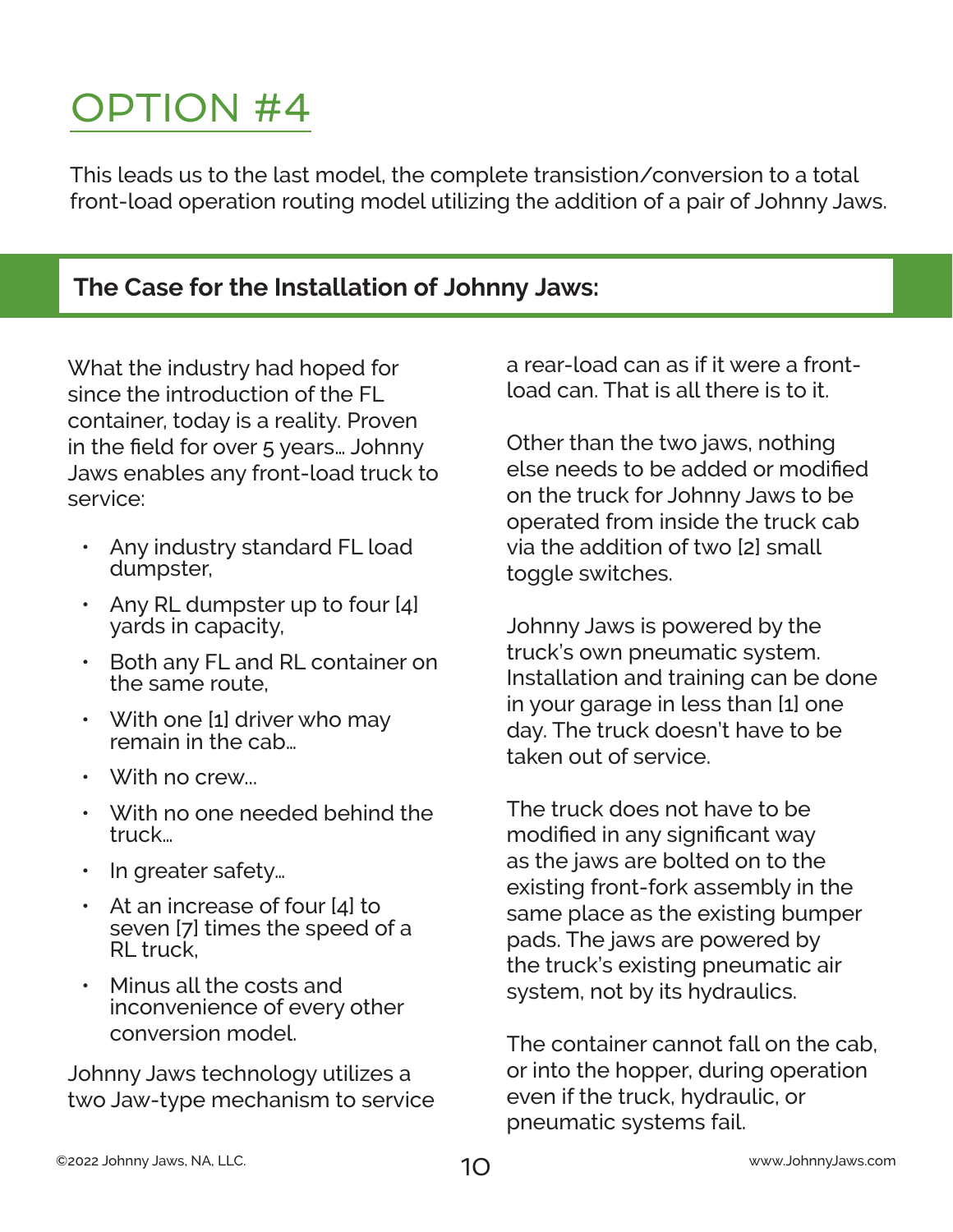# **Additionally, Johnny Jaws:**

- Can be taken off and transferred to another truck if desired.
- Are fully insured and come with a Limited Six [6] Month Warranty.
- Are easy to maintain / inspect with only [1] one grease fitting and two [2] moving parts.



- Have experienced zero non-wearable parts failures or replacements.
- Have required relatively few wearable parts replacements.
- Can be modified to be installed on almost any non-industry standard front-load refuse truck and one [1] to four [4] yard capacity dumpsters as well as on those that are ANSI standard.
- Allows customers that have six [6] and eight [8] yard dumpsters to replace them with a combination of two [2] and four [4] yard containers and still experience huge savings.
- Consists of both wearable and non-wearable parts that are stocked and can be shipped normally within one [1] to two [2] days.
- Is FEA tested to enable any industry standard Front-Load truck to service any undamaged rear-load can up to a 10,000 lbs. lift rating.
- Have been vetted and proven in continuous operation in the field since 2016.
- Can be installed and operated on a truck equipped with a Curotto-Can.



```
11 ©2022 Johnny Jaws, NA, LLC. www.JohnnyJaws.com
```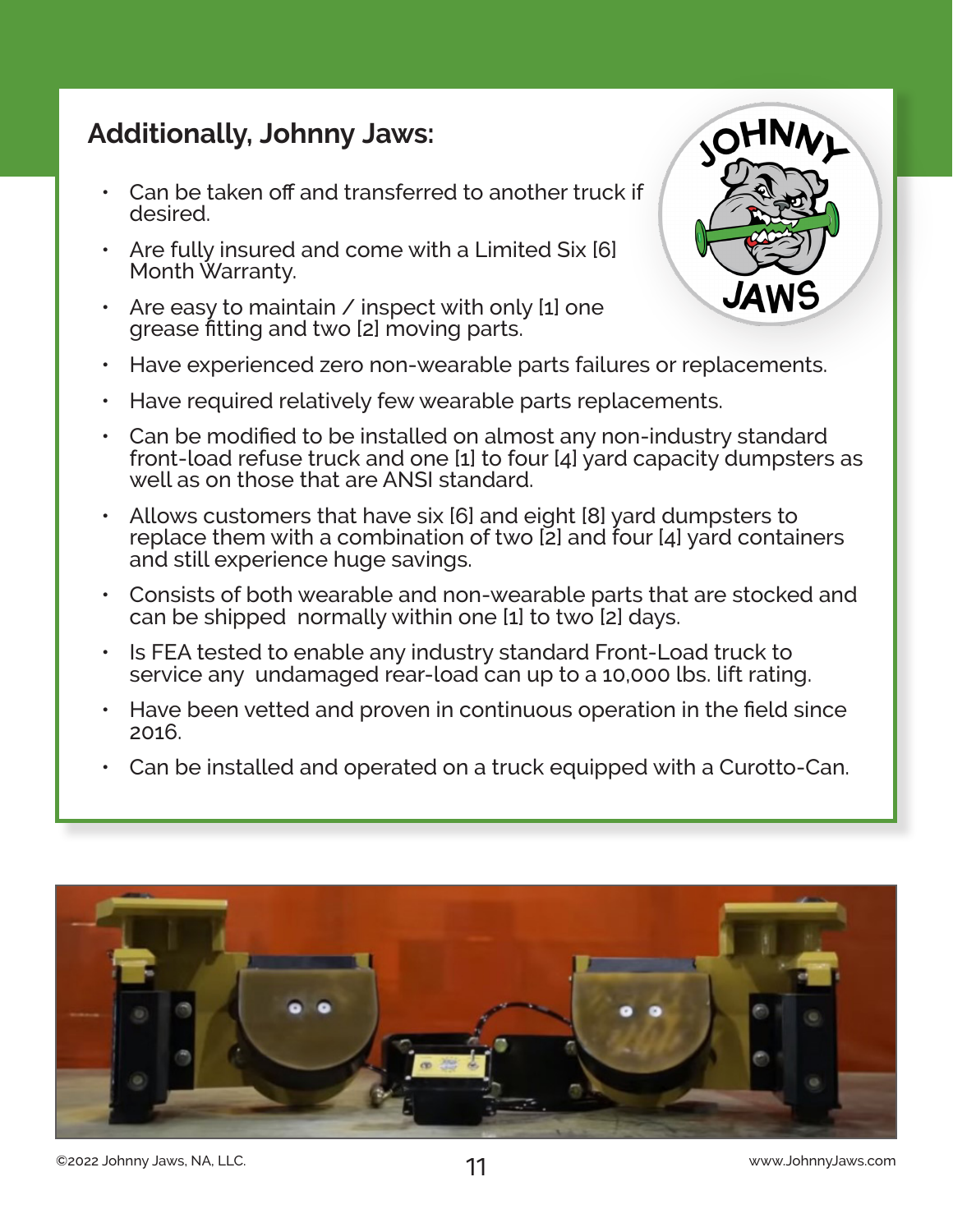# **Customers Report a Pair of Johnny Jaws Enabled their Company:**

- 1. To operate at three [3] to seven [7] times the productivity of all rear-load or combined front-load / rearload route models.
- 2. To reduce the number of trucks needed to service existing routes at a 1:3 - 1:4+ front-load to rear-load ratio.







- 3. To reduce the number of crews, the size of crews, man-hours, human resource, management costs and related issues.
- 4. To realize the continued return on the original investment in their existing rear-load container inventory and related equipment.
- 5. To operate at an increased margin of safety with less downtime.
- 6. To realize far greater route flexibility because each truck, driver and crew can service any route without consideration to the dumpster route and stop dumpster mix.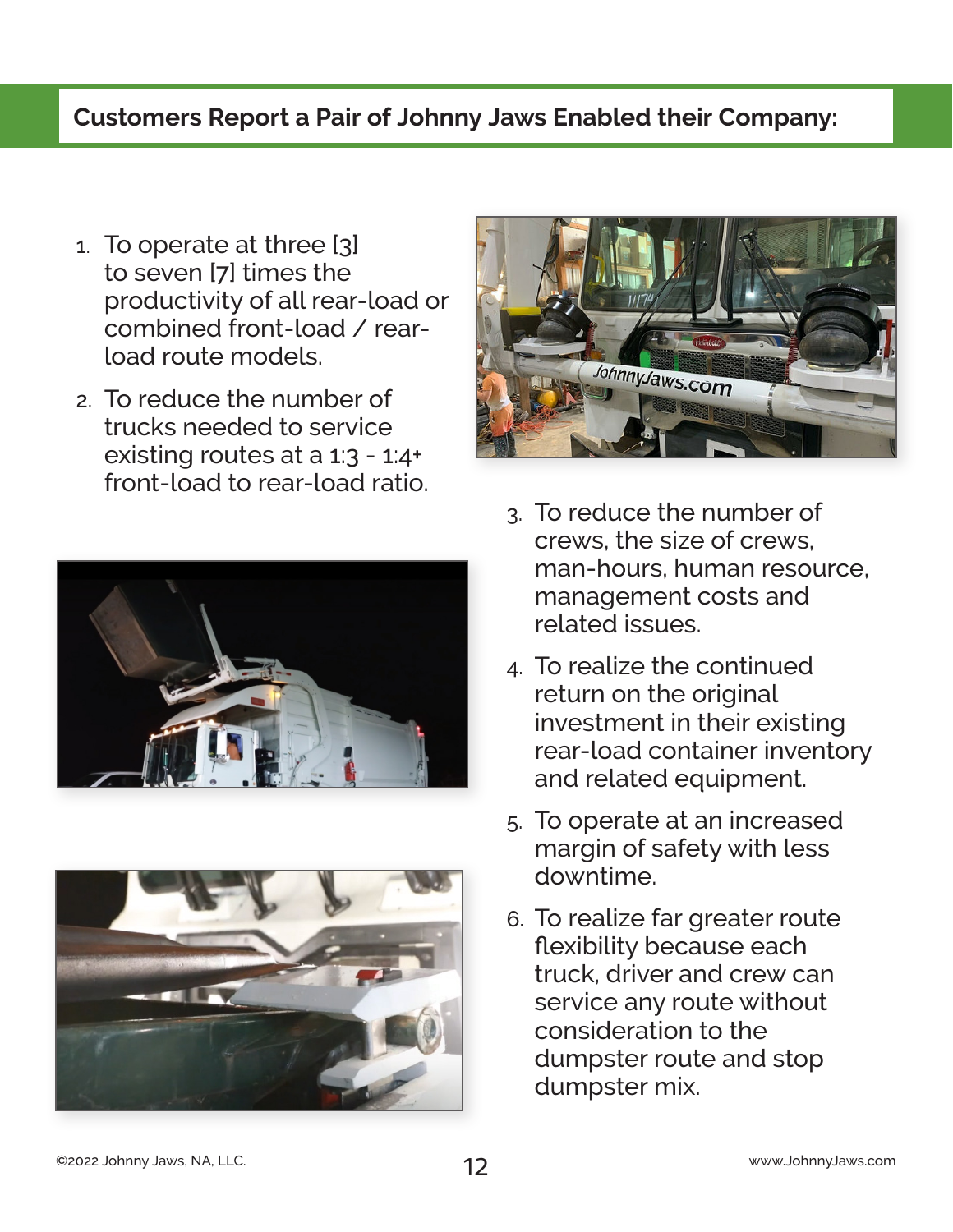Johnny Jaws will pay the costs of the front loader when converting only 1,150 cubic yards or 250 two yarders, 50 three yarders and 125 four yarders. This savings could amount to millions of dollars, depending on the size of the company operation.

### **One-pair of Johnny Jaws™ will save** \$51,000.00**:**

# ((200 x \$347.50)- \$18,500)

**per** 200 **yards of can conversion at a total cost of** \$347.50 **per cubic yard of can.**

Johnny Jaws customers can realize the cost of a FL truck in savings over the life of a Jaws. When you already have a front-load truck and incorporate Johnny Jaws the savings will amount to millions of dollars of savings.

The total cost of one set of Johnny Jaws, installation, and training, at the location of choice is \$18,500 plus applicable taxes and shipping, if any, complete at the time of writing the White Paper.

At a cost of \$18,500 dollars per pair, Johnny Jaws delivers up to a 50:1 ROI over five years of operation vs. the conversion and operating cost of converting over to the total frontload truck and can model.

### **Let's do the math assuming the same conditions.**

#### **Assumptions:**

- Ownership or purchase of one [1] Front-Load truck.
- Servicing two hundred [200] three [3] yard containers per route.
- One [1] single operator crew.
- Seven [7] trailer loads of three [3] yard containers to your yard.
- Costs for prep and switching out containers.
- Daily Cost on average of all other single route operational and support personnel (Driver salary, office and maintenance personnel, equipment, etc.).

| [0] NEW FL TRUCK     | @ \$250,000/ea. | \$0      |
|----------------------|-----------------|----------|
| [0] CONVERSIONS      | @\$150.00/ea.   | \$0      |
| [1] Pair Johnny Jaws | @\$18,500/ea.   | \$18,500 |
| <b>TOTAL COST</b>    |                 | \$18,500 |

### **How did the math work out for you? Which model is your go-to?**

**Remember… These models are based on only using 600 total cubic yards of containers per example no matter what size dumpster… be they 1 - 2 - 3 or 4 yarders or a mix thereof.**

**Your total cubic yards / number of cans will vary depending on your mix of cans of which only you are aware. So don't forget to multiply your numbers times our example.**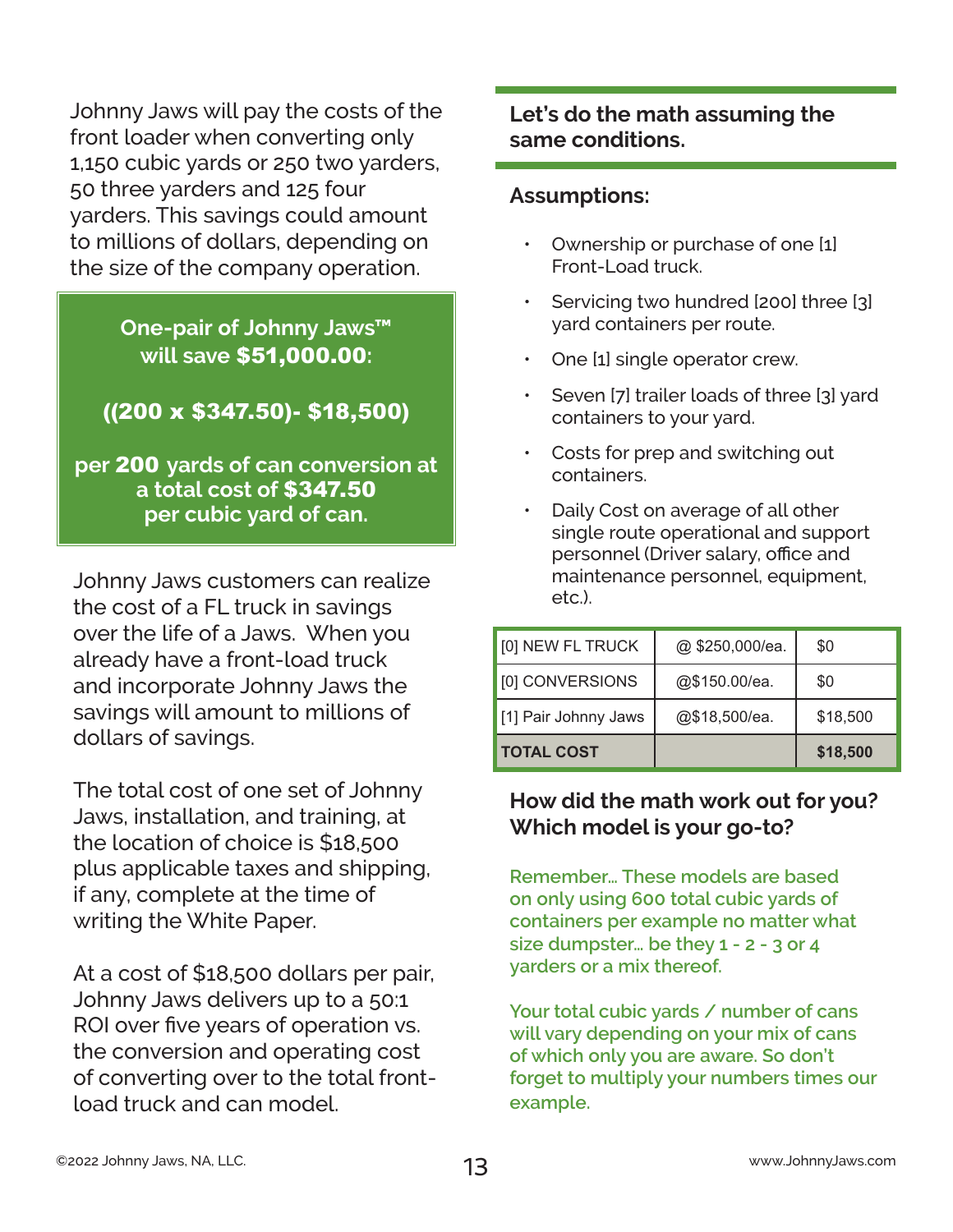# FINAL SUMMARY

### **OPTION #1: STAYING WITH THE STATUS QUO:**

#### **Assumptions:**

- Cost of conversion [\$0] Dollars
- Loss of real operational profit [\$?] Dollars - At a rate of three [3] times unrealized profit against the status quote model vs. the Johnny Jaws Model
- Ownership or purchase of one [1] front-load truck and or one [1] rearload truck.
- Servicing two hundred [200] one [1] through four [4] yard containers per route. [For all models we are using a three [3] yard size container average]
- Assuming a single [1] operator crew.
- Daily Cost on average of all other single route operational and support personnel (Driver salary, office and maintenance personnel, equipment, ETC.)

| <b>STATUS QUO MODEL ASSUMPTIONS PER TRUCK</b> |                |         |  |
|-----------------------------------------------|----------------|---------|--|
| <b>Daily Cost</b>                             | \$1,200        | \$1,200 |  |
| One [1] Day                                   | X <sub>1</sub> | \$1,200 |  |
| <b>Other Costs</b>                            | $X$ [\$]       | \$[?]   |  |
| <b>Total Costs</b>                            |                | \$1,200 |  |
| <b>Trucks</b>                                 | $X \{?\}$      | \$[?]   |  |

# **OPTION #2: TOTAL CONVERSION TO FL ROUTE MODEL**

#### **Assumptions:**

- Cost of conversion [\$199,500] dollars per two hundred [200] three [3] yard size container model
- Loss of real operational profit [\$?] Dollars - At a rate of three [3] times unrealized profit against the status quote model vs. the Johnny Jaws Model

| [1] NEW FL TRUCK       | @\$325,000/ea. | \$325,000 |
|------------------------|----------------|-----------|
| [200] FL CANS          | @\$930.00/ea.  | \$186,000 |
| <b>CAN DELIVERY</b>    | @\$1,500 x 7   | \$10,500  |
| <b>CAN SWITCH</b>      | @\$15.00 x 200 | \$3,000   |
| <b>TOTAL PER ROUTE</b> | $X \{?\}$      | \$199,500 |

- Ownership or purchase of one [1] front-load truck and or one [1] rearload truck.
- Servicing two hundred [200] one [1] through four [4] yard containers per route. [For all models we are using a three [3] yard size container average]
- Assuming a single [1] operator crew.
- Daily Cost on average of all other single route operational and support personnel (Driver salary, office and maintenance personnel, equipment, ETC.)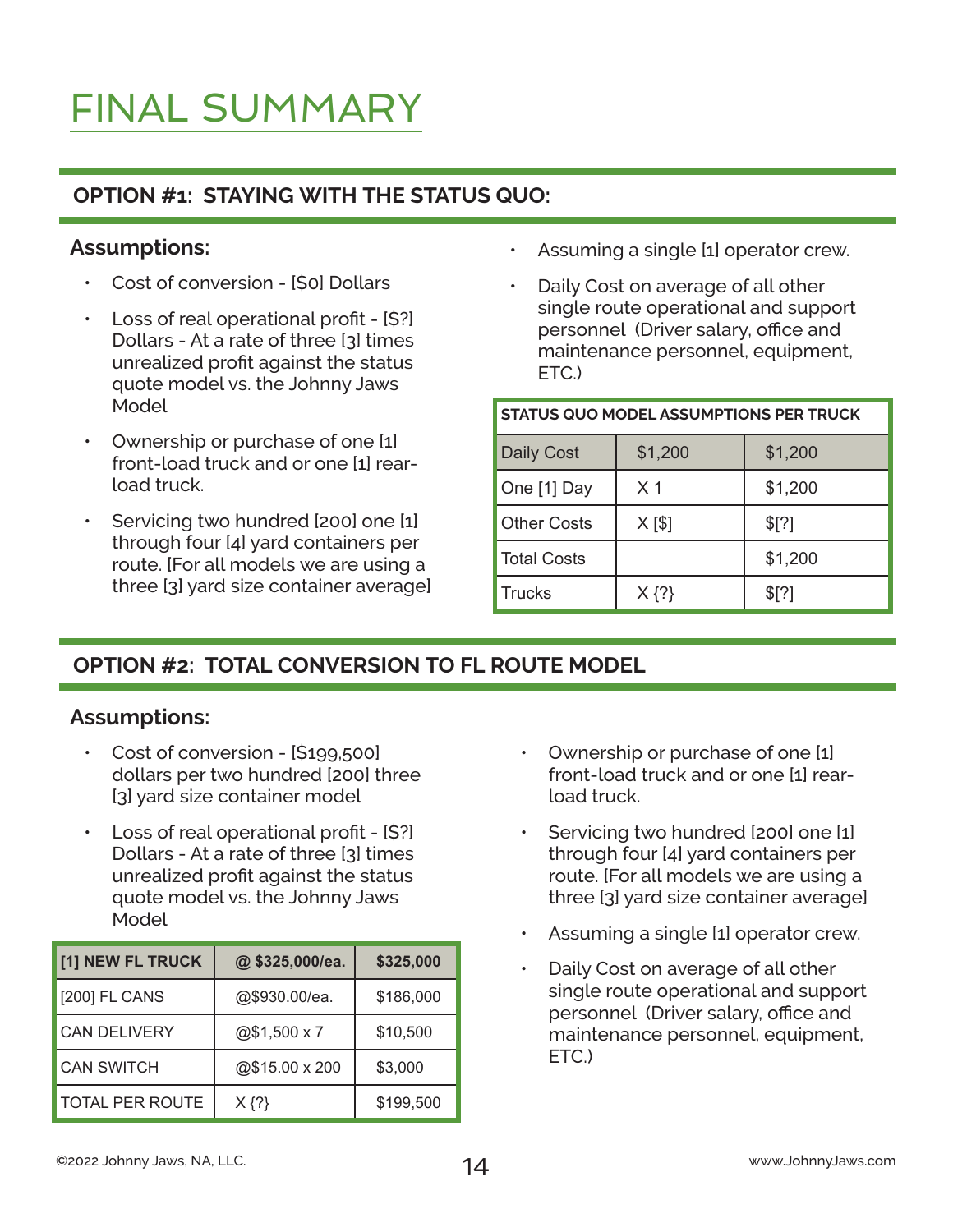### **OPTION #3: THE CASE FOR RETROFITTING RL DUMPSTERS WITH SIDE FORK POCKETS FOR FL TRUCK SERVICING.**

#### **Assumptions:**

- Cost of conversion [\$78,000] dollars per two hundred [200] three [3] yard size container model
- Loss of real operational profit - [\$?] Dollars - At a rate of three [3] times unrealized profit against the status quote model vs. the Johnny Jaws Model.
- Ownership or purchase of one [1] front-load truck and or one [1] rear-load truck.
- Servicing two hundred

[200] one [1] through four [4] yard containers per route. [For all models we are using a three [3] yard size container average].

- Assuming a single [1] operator crew.
- Daily Cost on average of all other single route operational and support personnel (Driver salary, office and maintenance personnel, equipment, ETC.)

| <b>POCKETS</b>   | \$180.00 | 200 X | \$36,000 |
|------------------|----------|-------|----------|
| <b>WELDER</b>    | \$100.00 | 200 X | \$20,000 |
| <b>TRANSPORT</b> | \$15.00  | 200 X | \$3,000  |
| <b>PAINT</b>     | \$5.00   | 200 X | \$1,000  |
| <b>DECALS</b>    | \$5.00   | 200 X | \$1,000  |
| <b>LABOR</b>     | \$15.00  | 200X  | \$3,000  |
| <b>TOTAL</b>     | \$320.00 | 200 X | \$64,000 |

### **OPTION #4: THE CASE FOR INSTALLATION OF JOHNNY JAWS.**

#### **Assumptions:**

- Cost of conversion  $$18,500 /$ [\$15,500] dollars
- Plus [\$] of real operational profit
- Ownership or purchase of one [1] front-load truck and or one [1] rearload truck.
- Servicing two hundred [200] one [1] through four [4] yard containers per route. [For all models we are using a three [3] yard size container average]
- Assuming a single [1] operator crew.

• Daily Cost on average of all other single route operational and support personnel (Driver salary, office and maintenance personnel, equipment, ETC.)

| [0] NEW FL TRUCK     | @ \$250,000/ea. | \$0      |
|----------------------|-----------------|----------|
| [0] CONVERSIONS      | @\$150.00/ea.   | \$0      |
| [1] Pair Johnny Jaws | @\$18,500/ea.   | \$18,500 |
| <b>TOTAL COST</b>    |                 | \$18,500 |